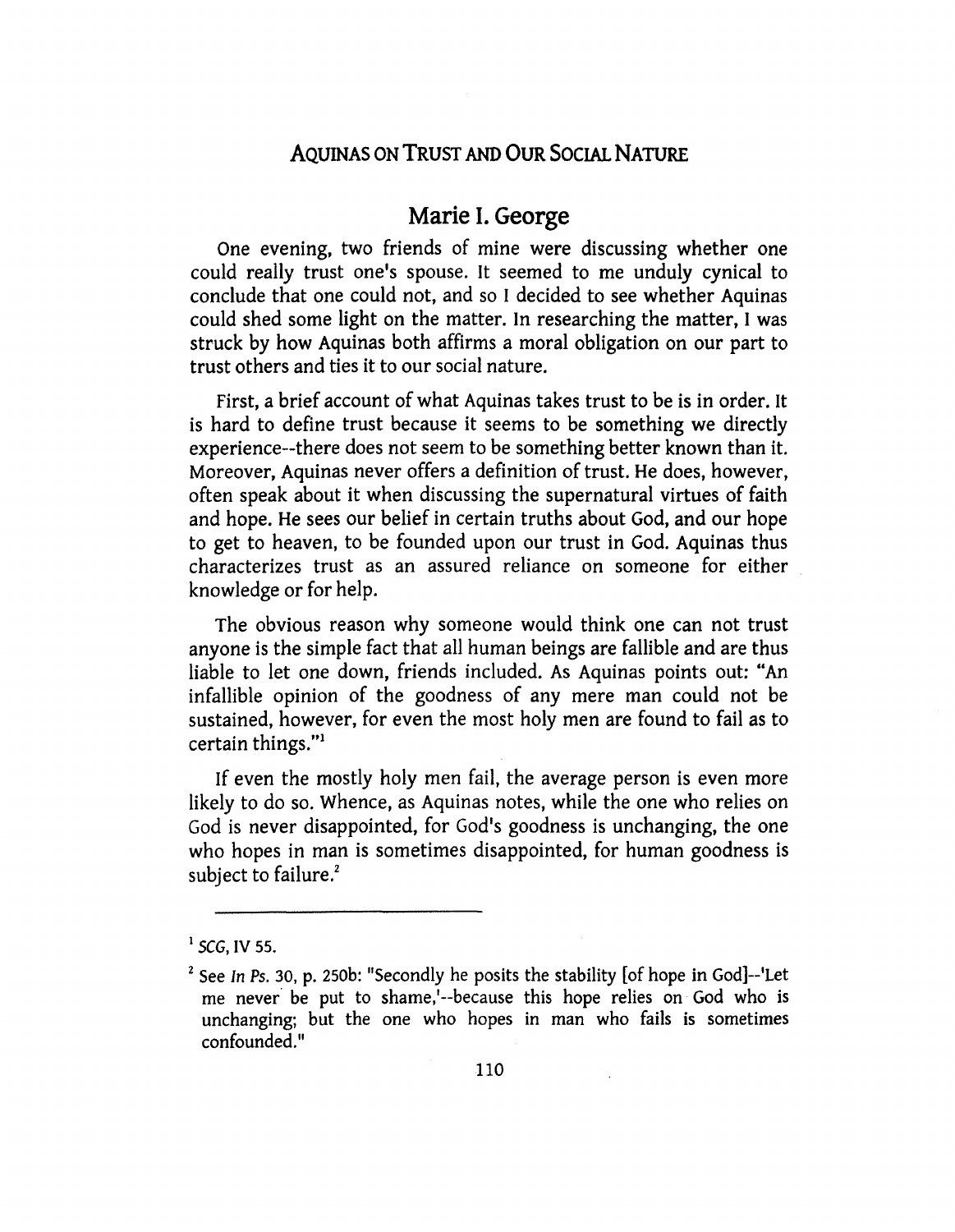A second reason not to trust others can be seen by considering the fact that we cannot even entirely trust ourselves. We have an inside view on our intentions, values, and virtues, but not on those of others. Despite this, we cannot be entirely sure of our intentions, nor that we would resist sin under trying circumstances. As Aquinas observes: "Peter was saying this [i.e., that he would lay down his life for Christ] to the extent it seemed so to him, and not with a lying heart (animo). But nevertheless man does not know the strength of his heart (affectus), and above all not when danger is at hand.''3

Our ignorance about ourselves is perhaps best exemplified by the fact that we cannot be sure that we are in the state of grace<sup>4</sup>--which we could be, if we had certitude about our intentions, and especially about our repentance of serious sins. Thus, job says: "Though I think myself right, his mouth may condemn me; though I count myself innocent, it may declare me a hypocrite. But am I innocent after all? Not even I know that...." (Ib. 9:20, 21)

In addition, Aquinas in his commentary on job affirms more generally that no one by himself can know the state of his soul with certitude.5

Aquinas also speaks about self-doubt when commenting on the Apostles' reaction to Christ's words that one of them would betray him by each asking "is it I?" As Aquinas notes, they are sure that Christ is speaking the truth, and this causes each of them to doubt himself.<sup>6</sup> The betrayal of Christ was plainly an exceedingly grave offense, and yet the Apostles, who were not wicked men, realized that they were capable of it.

If we then sometimes have reason to doubt ourselves, despite a privileged vantage point when it comes to knowledge of our morals and motives, how can we be expected to trust others whose morals and

<sup>&</sup>lt;sup>3</sup> In Io, edited by P. Raphaelis Cai, O.P. (Rome: Marietti, 1952), #1843.

 $4$  See ST I-II 112.5: "Another manner in which a human being could know something is on his own with certitude. And in this manner no one can know that he possesses grace."

<sup>&</sup>lt;sup>5</sup> In *lob*, p. 64a "[H]omo se ipsum non cognoscit statum suum..."

 $<sup>6</sup>$  See In Io #1801.</sup>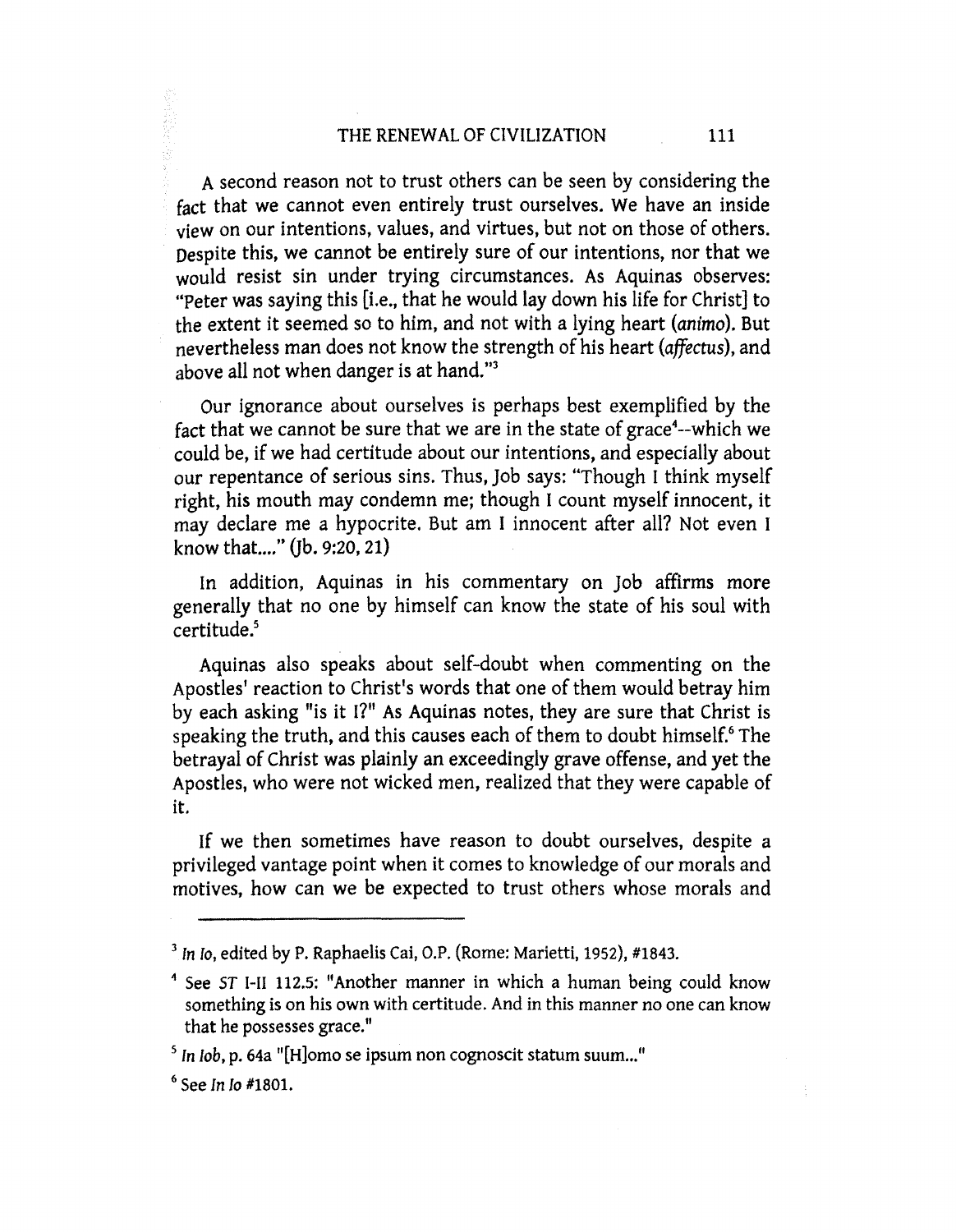motives are not apparent to us? Even if others were more reliable than ourselves in the past, it is apparent that we cannot be entirely sure of how reliable they are. As Aquinas observes: "For a human being, even if he knows others, nevertheless is not able to have certain knowledge about them, because he only sees those things which are apparent; and therefore for him work[s] provide the means of proof in regard to others."<sup>7</sup>

A third reason for not trusting any human being is that Scripture admonishes us not to do so.<sup>8</sup> However, I do not intend to take up this theological objection here.<sup>9</sup>

Given that Aquinas notes that all human beings are fallible, even the good, and that he observes that we do not entirely know how reliable we are, and we know others less well, one might gather that he would advocate a mistrustful attitude towards our fellow man. However, this proves far from being the case. And this is where man's social nature enters in. As Aquinas notes:

because in the life we share in common it is necessary for one man to make use of another as if this other were himself as to those things where he himself does not suffice, therefore it is necessary that he rely on those things which another knows and are unknown to himself as on those things which he himself knows: and thence it is that in human affairs *(hominum conversatione)* faith is necessary, by which one man believes the things said by another; and this is the foundation of justice ... and thence it is that no lie is without sin, since this faith is detracted from by every lie as from something which is necessary. 10

 $<sup>7</sup>$  In Io #422.</sup>

<sup>&</sup>lt;sup>8</sup> "A curse on the man who put his trust in man, who relies on things of flesh, whose heart turns from Yahweh. ... A blessing on the man who puts his trust in Yahweh, with Yahweh for his hope" (Jr. 17:5).

<sup>9</sup> Aquinas, in a number of places, explicitly addresses the scripture passages that state that we should trust no one but God. See, inter alia, CT, q. 253, ST II-II 17.4, and 5TII-Il25.1 ad 3.

 $10$  In Boeth. De Trin. 3, art. 1. See ST II-II 129.6 ad 1: "[I]t belong to the magnanimous person 'to be in need of nothing,' because being so belongs to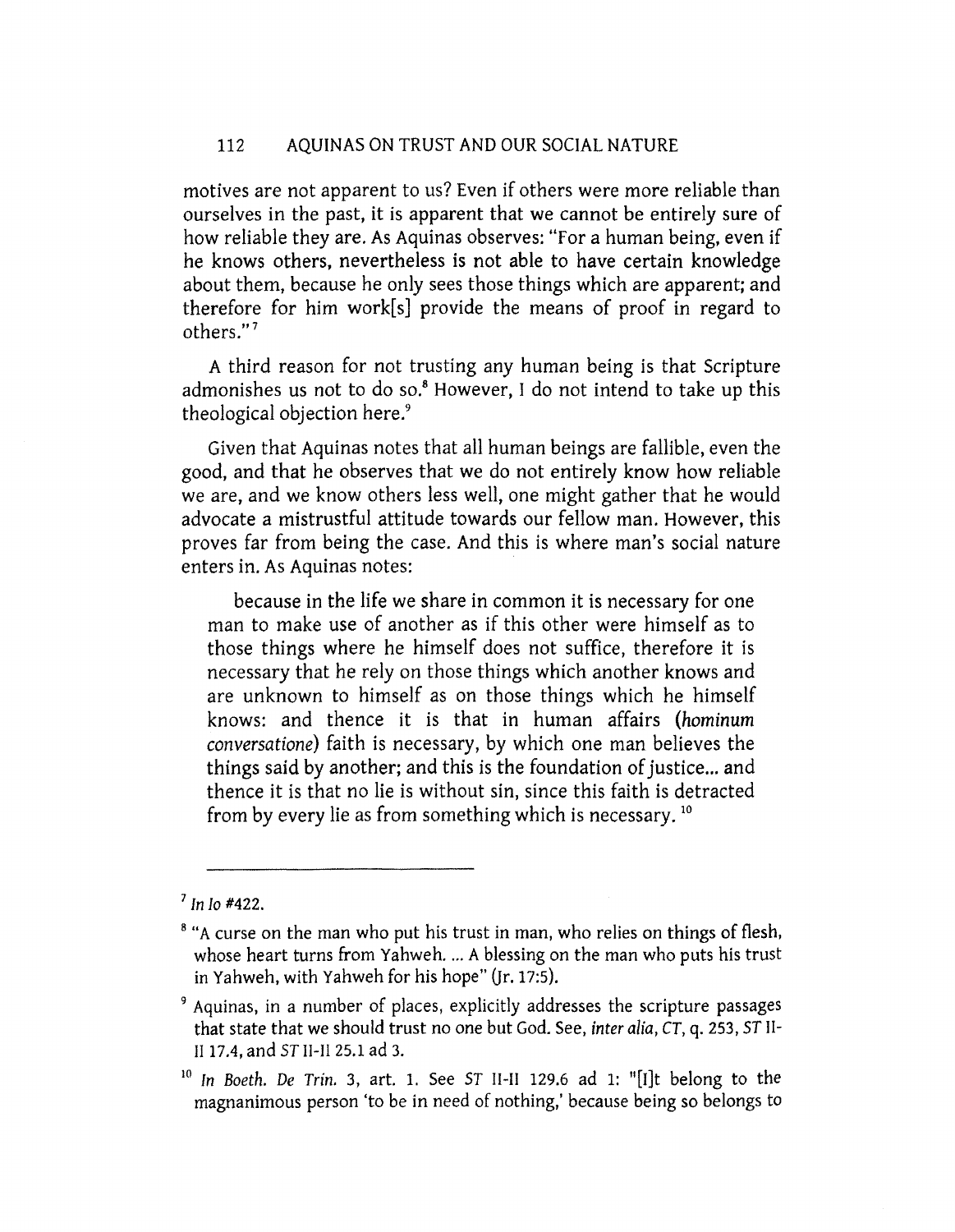We all need others. People need to rely on us, and we need to rely on them. The former is the basis for the moral responsibility to act in a trustworthy manner. However, the presence of trustworthy individuals does not by itself suffice for collaboration; they have in fact to be trusted. From this fact arises a corresponding moral obligation to trust others: "Nevertheless people do not owe their parents every honor .... A person, however, owes to his friends and brothers trust (fiduciam) and the sharing of things, and similarly to blood relatives and to those who belong to one tribe, and to fellow citizens, and so forth."<sup>11</sup>

Aquinas is fully aware that (as Scripture says): "Even a man at peace with me, in whom I hoped, and who ate bread at my table, exalts at my fall." But, he does not take this line, which he understands as a prophecy concerning Christ, to undermine the notion that there is a moral obligation to trust others:

judas was counted as one of the friends [of Christ]. This prophecy came about in fact because he betrayed Christ with a kiss which is a sign of friendship and peace. Whence the Lord said (Lk., c. 22): "Judas, do you betray the son of man with a kiss?" ... Further he [Judas] was one of his intimates; whence "someone in whom I hoped." But was Christ then deceived in his hope? No. And therefore he says "in whom I hoped," i.e., in whom I seemed to hope, i.e., to trust *(confidere),* because he entrusted to him the administration of his goods. Alternately, "in whom I hoped," i.e., on account of his condition: I so stood to him as I *ought* to hope in him. But sometimes a person hopes in someone whom he believes to be a friend, and whom he *ought* to trust, and nevertheless he is disappointed: "Do not trust any of

one who is deficient; this nevertheless ought to be understood according to the human condition; whence he [Aristotle] adds 'or almost nothing'. For it is above man to be in need of absolutely nothing. [E]very human being... needs human assistance, because man is naturally a social animal so that he is not sufficient unto himself as to his life. Therefore, insofar as the magnanimous person is in need of others, thus it belongs to him that he have trust in others....<sup>"</sup>

<sup>11</sup> In *Eth.* #1783.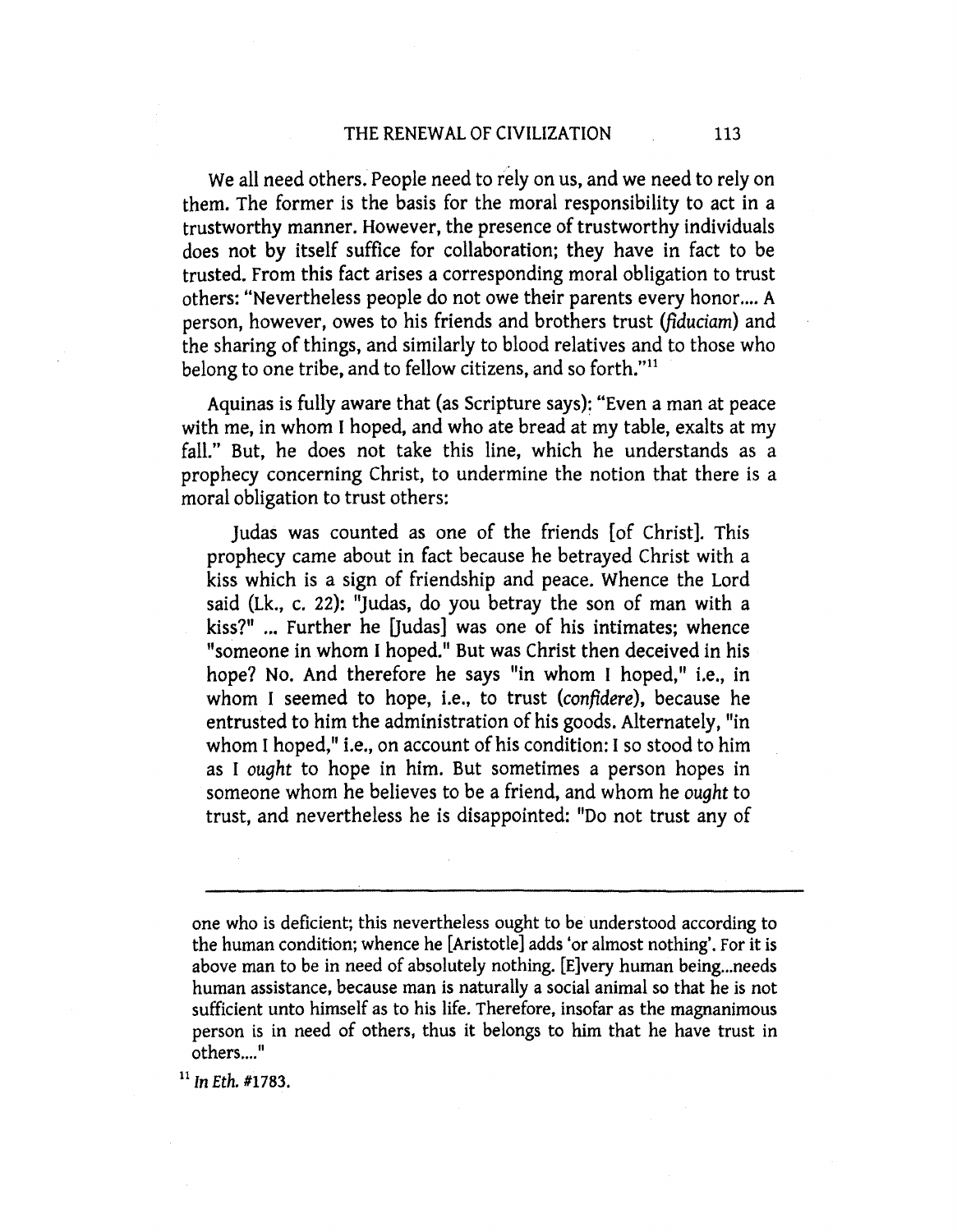your brothers" (Jr., c. 9); "Do not trust your friend, and have no confidence in your leader" (Mi., c. 7).<sup>12</sup>

We see that Aquinas does not understand the Old Testament passages here to contradict the notion that we owe people trust despite the fact they may let us down--"1 so stood to him as I ought to hope in him." This is consistent with his position on caution, which will be discussed further on. He is insistent that we should give people in general the benefit of the doubt--mistrust should not be our default attitude: "a man ought to presume of any person what is good being ignorant [of the contrary]." 13 Aquinas praises those who are trusting: "But this certainly was commendable in Peter, namely, his trust because he was suspecting no evil of his comrades [for he affirmed without exception that all of the Apostles believed in Christ]; but to be admired in the Lord is his wisdom, which perceived hidden things."14

For Aquinas, a person's lack of suspicion often bespeaks of his own moral goodness: "[I]t is the wont of a good and innocent soul that he believes others as well to be far from any evil-doing which he knows himself to be free of. And therefore because john was the most innocent disciple, and the evil-doing of betrayal was far from his mind, he never suspected that a disciple could go ahead with such an evil act. "1s

Aquinas's praise here of John's innocence should not, however, be taken as an endorsement of naiveté. Innocence and naiveté are similar in meaning, as both involve a lack of knowledge and dispose one to credulity.16 The innocent person, however, is one who is unfamiliar with evil, as is the case of a young person lacking experience of life who is himself good. The naive person, on the other hand, has sufficient

 $12$  In Ps. 40, p. 307a, b; emphasis added.

 $13$  In Io #421.

 $14$  In Io #1006.

 $15$  In Io #1818.

<sup>16</sup> See *Webster's New Collegiate Dictionary* (Springfield, Massachusetts: G. & C. Merriam Company, 1980): "Naive: deficient in worldly wisdom or informed judgment; esp. credulous. Innocent: free from guilt or sin esp. through lack of knowledge of evil: blameless."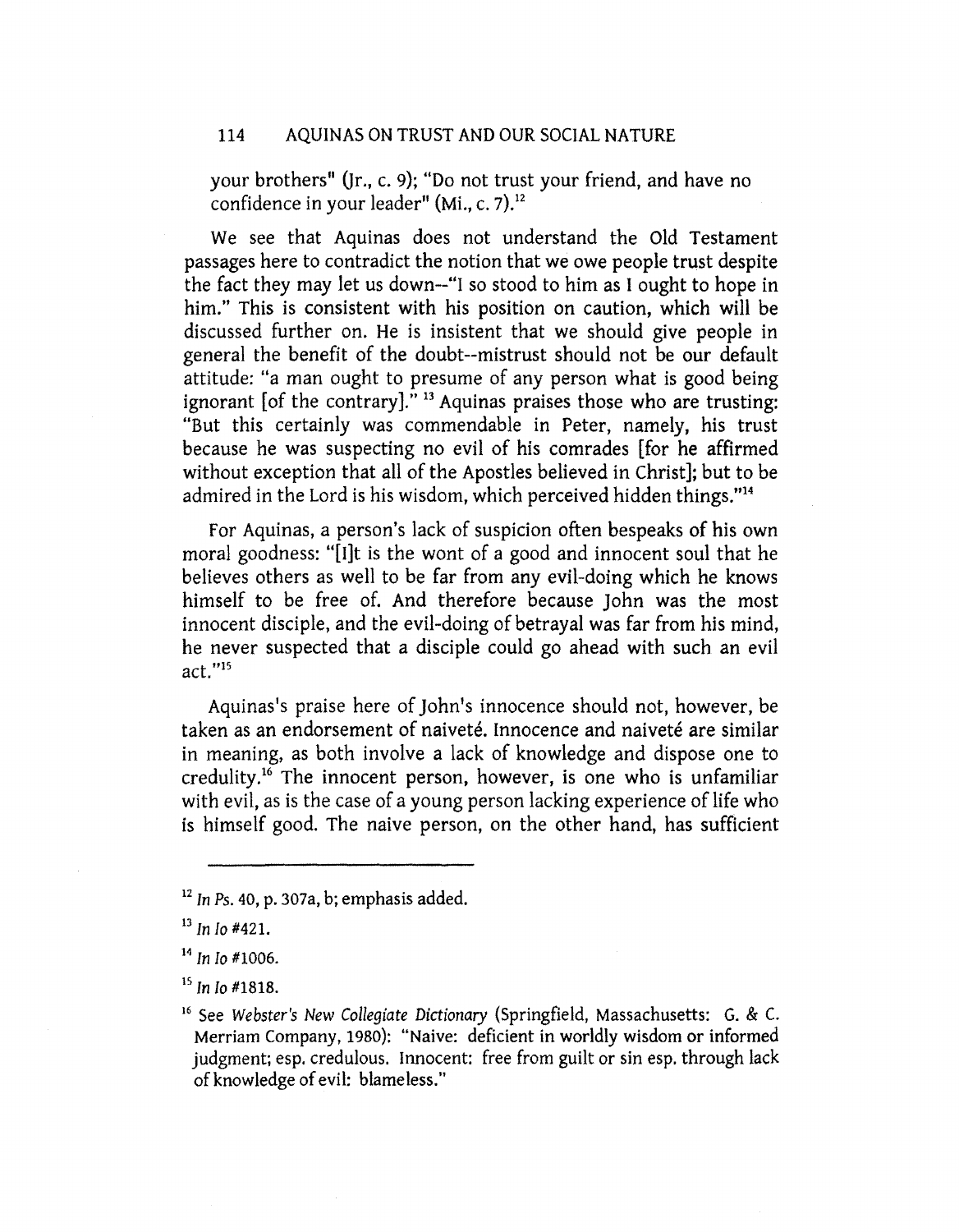experience of fallen human nature to know better than to trust people indiscriminately-the question: "How could you be so naive?" expresses blame. Naiveté is a form of imprudence opposed to caution.<sup>17</sup> Thus, the trust Aquinas advises is not without restrictions: "One is to presume what is good about any and every person unless the contrary is apparent, so long as this does not tend towards the endangerment of another. For then caution is to be exhibited, such that one does not believe just anybody..."<sup>18</sup>

Aquinas adds here two qualifications to the trust we in general owe people. First, one need not give the benefit of the doubt to someone who is manifestly bad. Secondly, one is obligated to exercise caution in those cases where being taking in can result in harm to someone, instead of proceeding on the assumption that the person is trustworthy until proven otherwise. Aquinas applies both of these criteria in the specific case of whether one can legitimately reject someone's testimony:

[T]estimony ... does not have infallible certitude, but probable certitude. And therefore anything which carries probability with it in the opposite direction renders testimony ineffectual. Sometimes that someone lacks solidity in testifying to the truth is rendered probable due to some fault of the person (such as infidelity and ill-repute; further those who are guilty of public crimes and who cannot accuse) and sometimes in the absence of fault. And the latter is either due to a defect of reason, as it plain in the case of children, the insane and women [sic]; or due to emotion, as is plain in the case of enemies, relatives, and household members; or even from some external condition, as is the case of paupers, servants and those who can be commanded, concerning whom it is probable that they can be easily induced

18 sr 11-11 70.3 ad 2.

<sup>17</sup> See *ST* 11-11 49.8 ("Whether caution is part of prudence"): "The things that prudence is concerned with are contingent things that can be done, in which just as truth is able to be mixed with falsehood, so too evil with good on account of the multi-form character of things to be done where it is common for the good to be impeded by the bad, and for the bad to have the appearance of goodness. And therefore caution is necessary for prudence, as it is taken to be a good thing that a bad thing is avoided."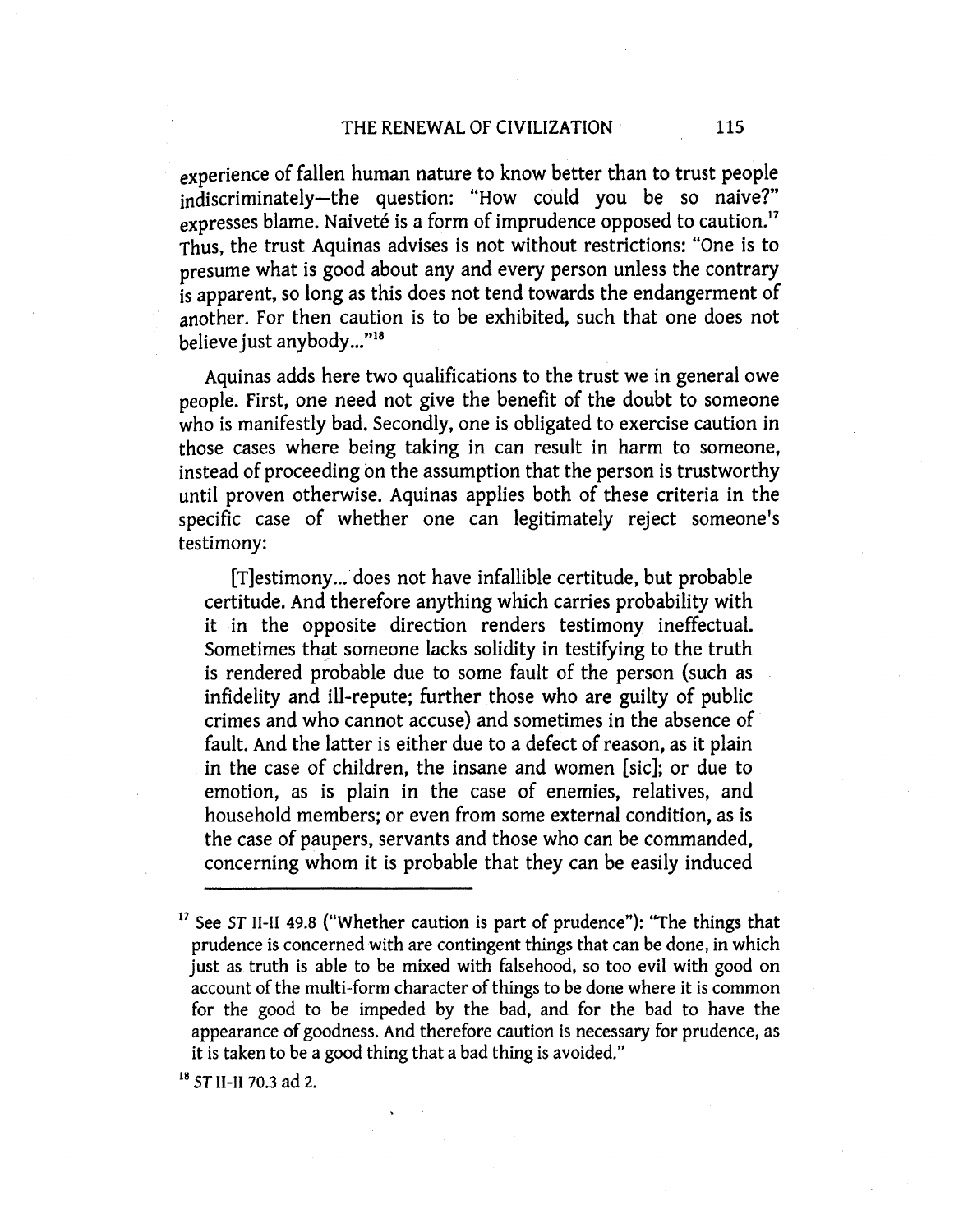to bearing witness contrary to the truth. And thus it is manifest that the testimony of someone can be rejected, both with and without fault on his part.<sup>19</sup>

Obviously, if a judge or jury believes a false witness, this can result in great harm, namely, the condemnation of an innocent person. Thus, caution and mistrust have a rightful place in trials, and sometimes even distrust (understanding here mistrust as doubting someone's reliability and distrust as taking the person to be unreliable-the two are sometimes taken as synonyms<sup>20</sup>). In addition to setting aside the testimony of those whose untrustworthiness is apparent, such as that given by convicted criminals, one can also set aside the testimony of those who can be easily coerced or persuaded to give false testimony. One need not give the benefit of the doubt to a witness who was an enemy or a relative of the accused.

Aquinas also finds mistrust and suspicion warranted when one discovers that one's fiance has been unfaithful: "Although those who have become engaged have not given each other power over their respective bodies, nevertheless if either (or both) engage in fornication, it then becomes suspect whether he or she will be faithful in the future. And therefore one can protect oneself from the other by breaking off the engagement."21 The unfaithful party is of proven unreliability, and lack of trust in him or her is thus warranted.<sup>22</sup>

Aquinas's explanation of why the formation of a true friendship takes time and much mutual frequentation suggests another point about trust, namely, that there are different degrees of trust or caution

 $^{19}$  ST II-II 70.3.

 $20$  It is one thing to have no reason either way to trust a person or not; it is another to have reason not to trust a person. For this reason "mistrust" in these two cases does not mean the same thing.

 $21$  ST Suppl. 43.3 ad 6 ("Whether an engagement can be broken off...on account of fornication by the other party").

<sup>&</sup>lt;sup>22</sup> Aquinas never directly addresses the difficult question of whether one should ever go back to trusting a spouse who was guilty of marital infidelity.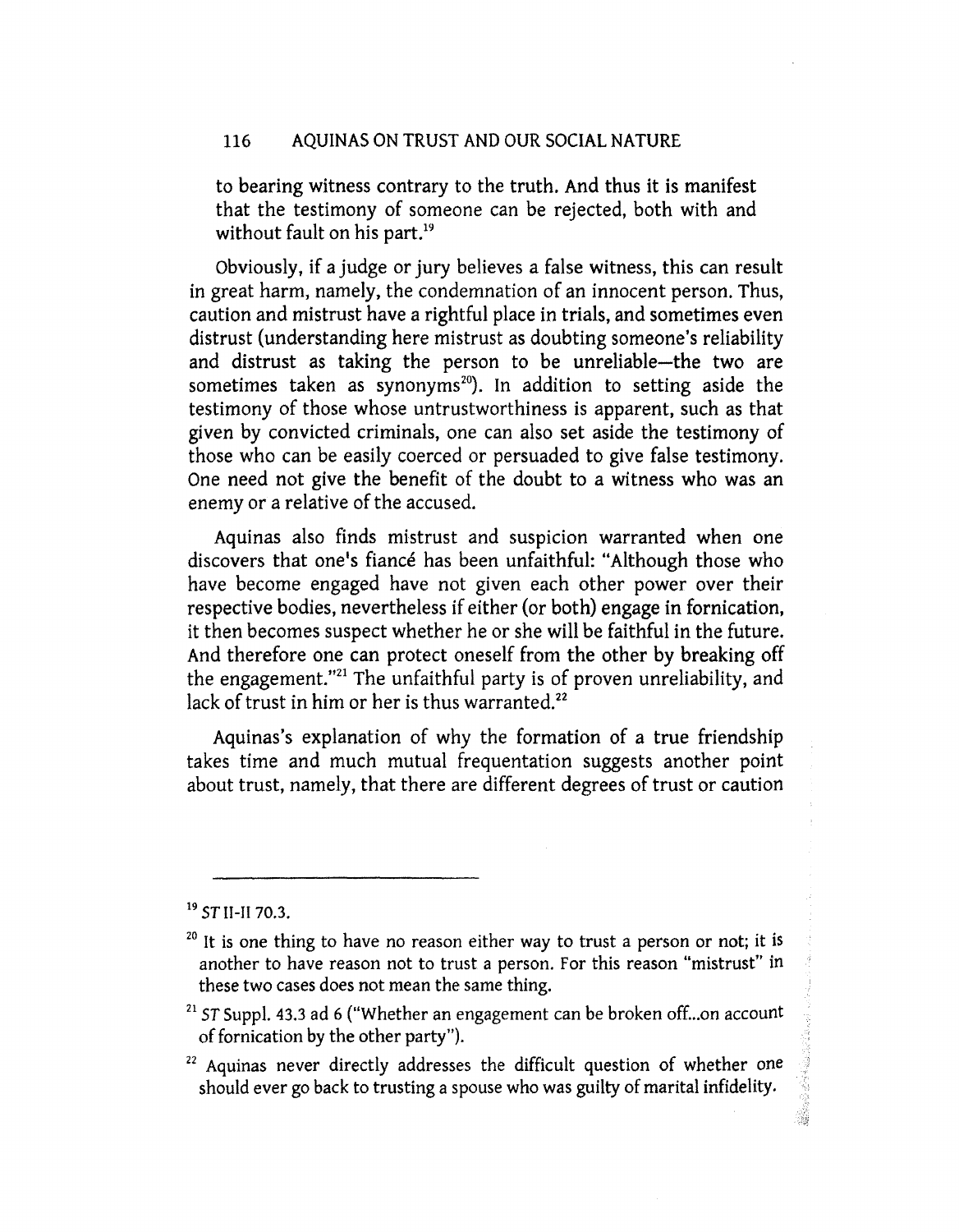one should display towards others.<sup>23</sup> Trust is not all or nothing, but develops over time, during which we can observe the other person's reliability. Plainly, one need not have spent extensive time with someone in order to trust him to water one's plants, whereas one does if one is to trust him with intimate details of one's life. Prudence dictates that one display greater caution when the potential for harm is greater.

Thus far we have seen that Aquinas does not tell us that we should give others the benefit of the doubt without qualification. If he is not against keeping one's eyes open, and indeed blames those who believe others too readily,<sup>24</sup> why does he counsel trust rather that mistrust as the normative attitude? Again, it is because he regards the continued existence of society as dependent upon its members trusting one another and not offending each other.<sup>25</sup> Mistrust imperils the survival of society by its negative impact both on group efforts and on the dissemination of knowledge crucial for survival; in similar ways, mistrust affects society's well-being as well. In addition, mistrust often constitutes an insult, which also contributes to the breakdown of society. And on top of this, mistrust engenders more mistrust, thus

<sup>&</sup>lt;sup>23</sup> See In Eth. #1582: "[A second reason why true friendship is rare is] because friendship of this sort requires a long period of time and getting used to each other in order that they know each other to be virtuous and friends; for as the proverb goes, it does not happen that people know each other until they have eaten together a measure of salt. For it is not appropriate that one accept another person as one's friend before one appears to the other [as someone] to be loved, and is trusted to be such...."

 $24$  In the gospel account of the woman at the well, the townspeople told the woman: "Now we no longer believe because of what you told us; we have heard him ourselves and we know that he really is the savior of the world"  $(n. 4:42)$ . Aquinas, commenting on this passage, says: "granted that to believe men quickly pertains to superficiality *(levitas) ... ,* nevertheless, to believe God quickly is, to the contrary, praiseworthy" (In Io #662).

<sup>&</sup>lt;sup>25</sup> ST I-II 94.2: "In a third manner there is an inclination in man to the good according to the nature of reason...as man has a natural inclination... to live in society. And according to this, those things which regard an inclination of this sort pertain to natural law, such as that. .. he not offend others whom he must frequent."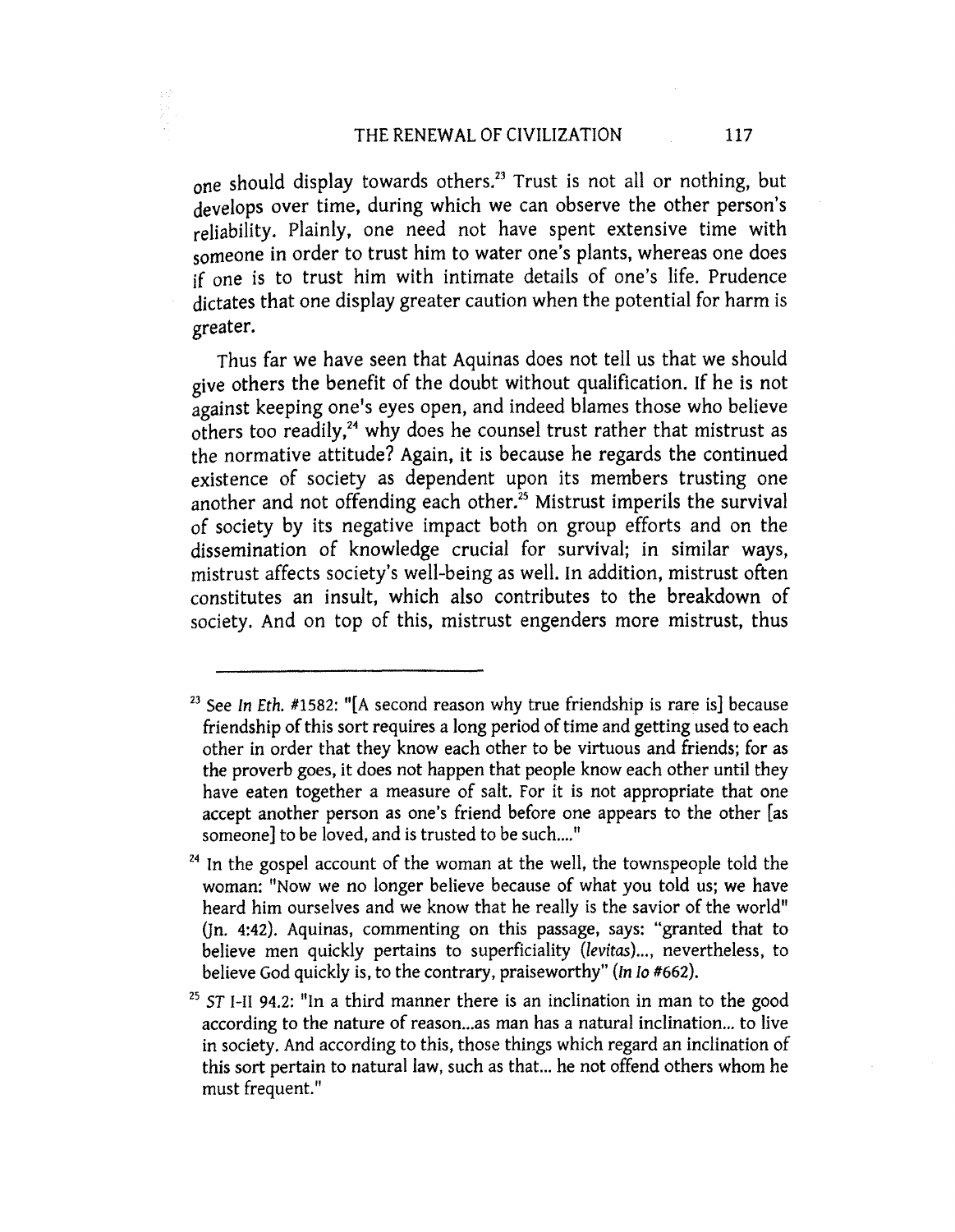multiplying both of its ill effects. Let us see how Aquinas develops these points.

The central role Aquinas attributes to trust for the well-being of society comes out in numerous places, including his discussions of lying,<sup>26</sup> keeping secrets,<sup>27</sup> oath-taking,<sup>28</sup> as well as in his treatment of the virtue *"veritas"* or genuineness (the opposite of which is phoniness or fakeness). Perhaps one of the clearest passages expressing Aquinas's view on trust in society is his response to an objection that claims that genuineness is not part of justice:

Since man is a social animal, one man naturally owes another that without which human society cannot be preserved. Men would not be able to live with one another unless they were able to trust one another *(nisi sibi invicem* crederent), as when manifesting the truth to one another. And therefore the virtue of genuineness *(veritas)* in some manner answers to the notion of debt.<sup>29</sup>

Here, Aquinas speaks explicitly of the obligation to show oneself to be a trustworthy person. Trust, however, is a two-way street-the other person then has a corresponding obligation to trust people who appear to be sincere.<sup>30</sup> The failure to do so would imperil human society:

<sup>26</sup> See *In Boeth. De. Trin.,* q. 3, art. 1 quoted earlier in the main text: "no lie is without sin."

<sup>27</sup>*ST* II-II 70.1 ad 2: "There are sometimes things of the sort that one is not held to denounce. Whence one can be bound [not to reveal them] by the fact they are confided to one as a secret. And then one cannot in any manner be held to make them known, not even on the command of a superior, for to preserve trust *(servare fidem)* belongs to the natural law; the command of a man has no power against what belongs to natural law."

<sup>28</sup> See *In* Duo *praecepta caritatis* in *Opuscula Theologica,* vol. 2, edited by Raymundi M. Spiazzi, O.P. (Turin: Marietti, 1954), #1206: "Further [false oaths made in God's name] injure other men. For no society can endure among people unless they trust *(credant)* one another. However, things that are doubtful are confirmed by oaths."

 $^{29}$  ST II-II 109.3 ad 1.

<sup>&</sup>lt;sup>30</sup> Aquinas maintains that the failure to rely on the human assistance that is available is sinful: "And therefore if people rely on God alone, they do not on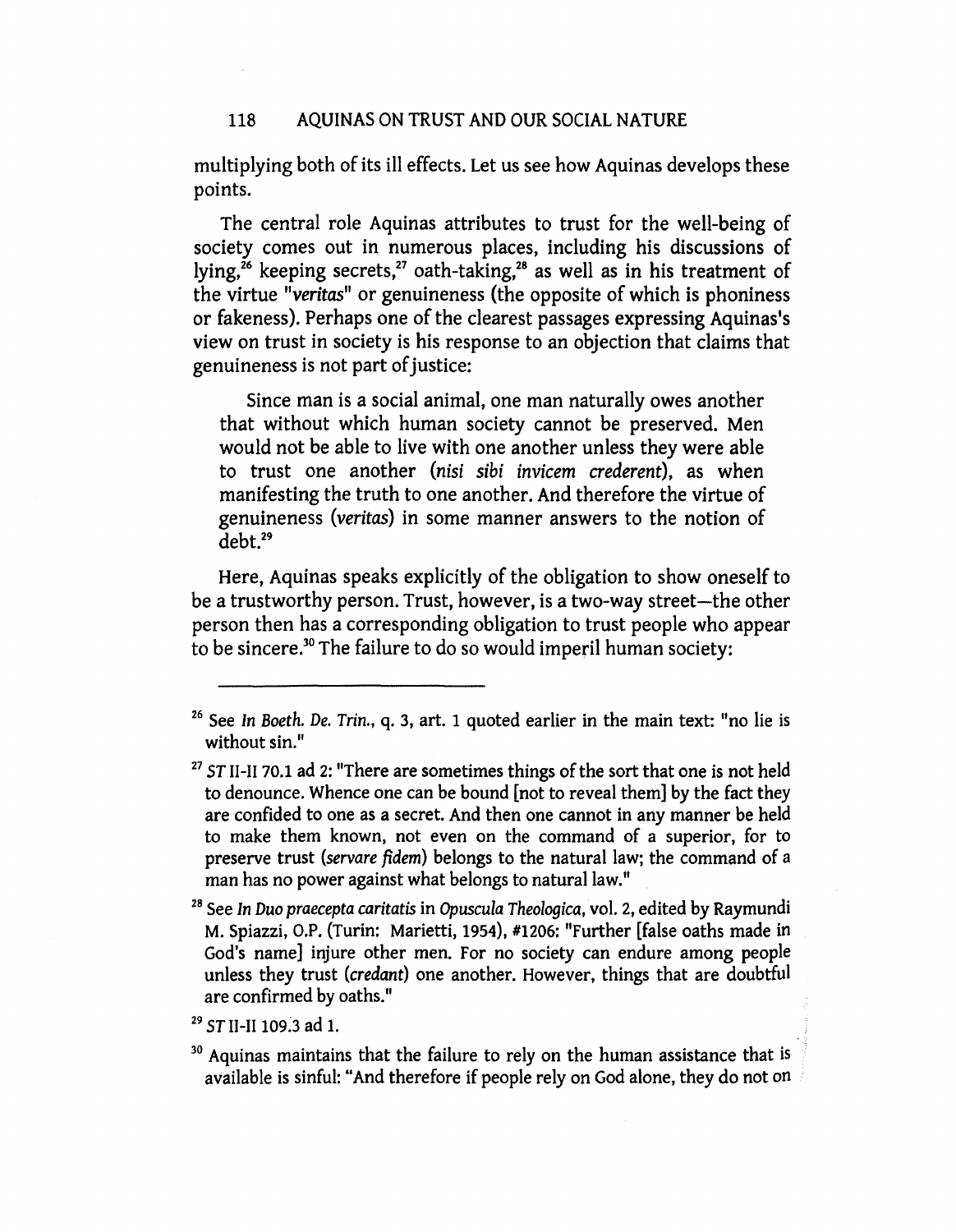That without which human society cannot be preserved is above all necessary for man, and to humanity as a whole *(toti generi humano),* since man is a political animal (as is said in 8 *Ethic.).* But without trust *(fide)* human society cannot be preserved, because it is necessary that one man believe another as to promises and testimony and other things of this sort which are necessary for men to remain together. Therefore, trust *(fides)*  is in the highest degree necessary to humankind.<sup>31</sup>

If people dismissed the testimony of every witness, it would be impossible to maintain justice in society, justice, of course, being essential for a genuine political community. And if people set no store on the promises of others, it would be difficult for any cooperative enterprise to get off the ground. As Aquinas notes, human society is useful for survival,<sup>32</sup> for survival generally requires the coordinated efforts of many individuals, as is the case of hunting large animals, constructing sizeable shelters, and defending one's property against attackers. Where distrust is present, people often attempt to compensate for those whom they perceive to be likely slackers ("I cannot count on him to do his job"), and in doing so often jeopardize the project at hand, as they are liable to interfere with each other and not do their own job as well as they might.<sup>33</sup> There are also many truths useful for survival that need to be passed on from one individual to another, e.g., that such-and-such a plant is poisonous or safe to eat. Here, too, when distrust is present, people tend to refrain from acting ("I do not believe him when he says this is safe to eat"), and thus miss out on things that would help them stay alive.

account of this tempt God. But if without any utility or necessity they would abandon human aid, they would be tempting God'' *(ST* II-II 97.1 ad 3).

<sup>31</sup> In Boeth. De Trin., q. 3, a.1, 3<sup>rd</sup> sed contra.

- <sup>32</sup> See *In Pol.* #387: "life in common is also useful for the sake of staying alive, as long as each of those present in a community ordered to life helps the other to sustain life and to ward off the dangers of death."
- <sup>33</sup> I used to clean houses when I was in college. I remember one client who on my first visit followed me around the house as I vacuumed, dusted, etc. For all practical purposes she might as well have done the work herself.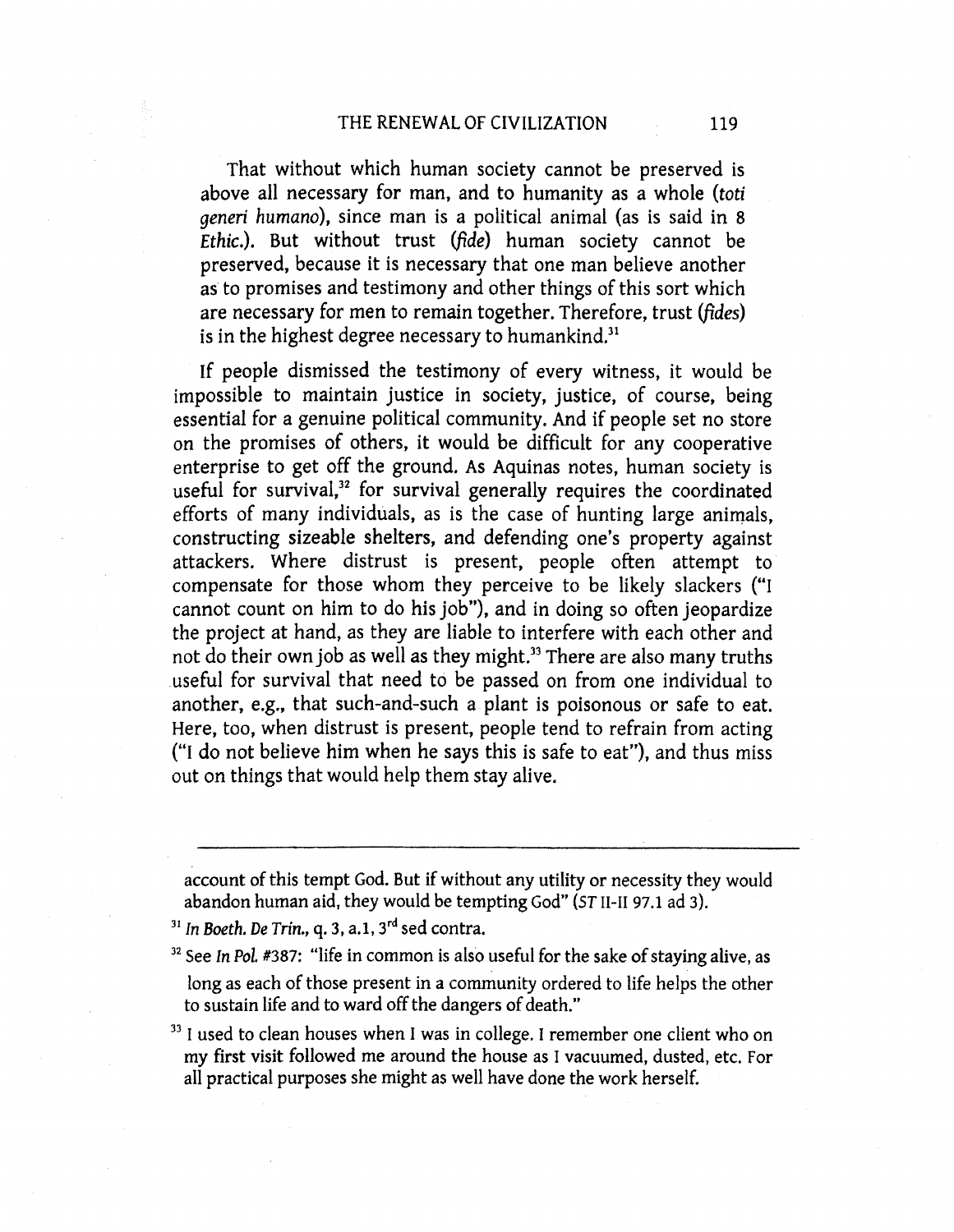Aquinas also appears to agree with Aristotle's view that a society held together only by bonds of justice and not also by bonds of friendship is at risk for disintegrating.<sup>34</sup> Trust is essential for friendly relationships.<sup>35</sup> Even though trust is needed simply for society to survive, it is also plainly needed for society to thrive: to have a system of education, to offer care for those in need, to foster cultural activities such as concerts, etc., all require the joint efforts of many individuals.

In addition to seriously hampering cooperation, mistrust is also harmful to social life insofar as a person who is mistrusted is liable to perceive this as an insult or injustice to the extent it entails an erroneous and temerarious judgment of his character. Aquinas says as much in his discussion of whether one ought to interpret questionable behavior, appearance, etc. in a more rather than a less favorable manner:

When someone has a bad opinion about another without sufficient cause, he injures the other and treats him with contempt. No one ought to contemn another or harm him in any way in the absence of a compelling reason. And therefore where there do not appear any manifest indications of a person's badness, we ought to hold him to be good, and anything doubtful ought to be given the more positive interpretation.<sup>36</sup>

Plainly, harming others in this manner is destructive of harmonious social relationships.

Aquinas does not deny that those who put a positive spin on a person's doubtful behavior, demeanor, etc. may be mistaken more often than not. However, he maintains that: "It is better that someone frequently err in having a good opinion of some bad man, than that he more infrequently err in having a bad opinion about someone good, for

 $34$  See In Eth. #1542: "And he [Aristotle] says that states seem to be conserved through friendship. Whence legislators are more eager to preserve friendship among citizens than even justice, for they sometimes set justice aside, e.g., in cases where punishment is to be inflicted, lest dissent arise."

<sup>&</sup>lt;sup>35</sup> See In Eth. #1592-93.

<sup>36</sup>*ST* 11-11 60.4. The question is entitled: "Utrum dubia sint in meliorem partem interpretanda."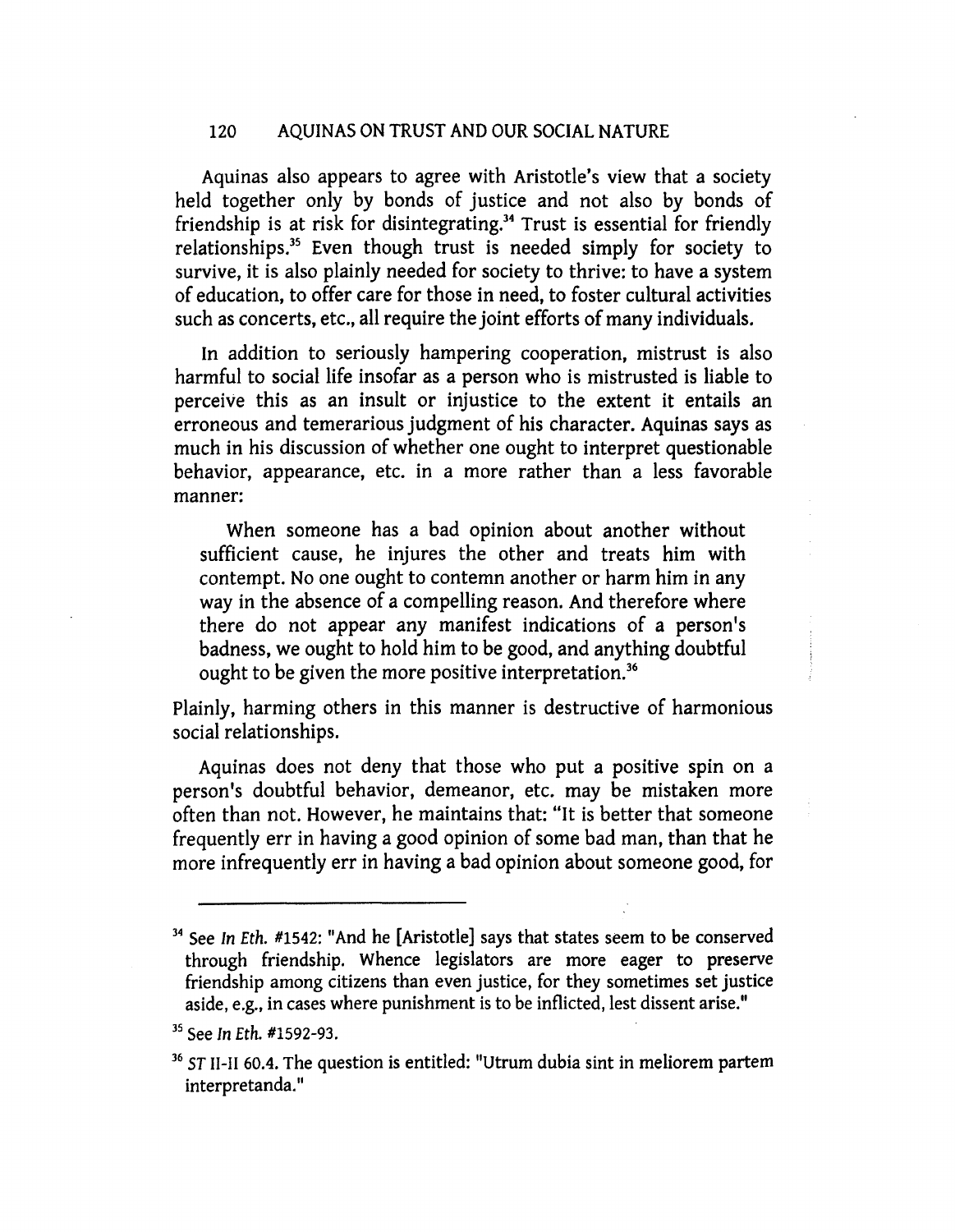the reason that the latter causes injury to someone, whereas the former does not."<sup>37</sup> In addition to being insulting, misjudgment of a good person is further injurious because it is liable to affect his reputation: "a person is held as honorable by the fact he is judged good, and contemptible by the fact that he is judged bad.<sup>1138</sup>

Aquinas does not deny that in some cases holding a good opinion about someone bad may have harmful consequences; for this could plainly happen if one went on to rely on such a person because of one's mistaken opinion. Aquinas is simply saying that as *a general rule* one should shy away from thinking ill of anyone. Accordingly, one should be disposed to display trust as a general rule. Again, this does not mean that one's trust should be blind. Where the possibility of trusting someone who is not trustworthy carries the risk of harm, one has an obligation to display caution rather than trust.

To prevent serious harm to its citizens, society puts in place various institutions and agencies in order to ascertain the reliability of individuals exercising various tasks. Some of them ascertain reliability from the point of view of competence, e.g., the Department of Motor Vehicles grants licenses for driving big trucks to those who pass tests. Some of them ascertain reliability from the point of view of whether the professional did the work for which he was contracted, e.g., the Better Business Bureau. Background checks are run for those who work with children, and so forth. Arguably, making use of these resources to determine whether one will rely on a given person is not to mistrust that person in the first place, but is rather simply to assess whether it is apparent that the person is unreliable (e.g., the chimney man who advertises having a permit, but in fact no longer holds a current one). In such cases, one's assessment is not apt to be taken as an insult, as it is impersonal, being based on the prior assessment of a societal agency or group (which one trusts rightly or wrongly to have made a suitable evaluation).<sup>39</sup> In any case, the possibility of serious harm would legitimate a certain mistrust.

<sup>37</sup>*ST* 11-II 60.4 ad 1.

<sup>38</sup>*ST* II-II 60.4 ad 2.

<sup>39</sup> Aquinas never makes this distinction, but I think there is reason to distinguish "impersonal mistrust" from "personal mistrust." Doing a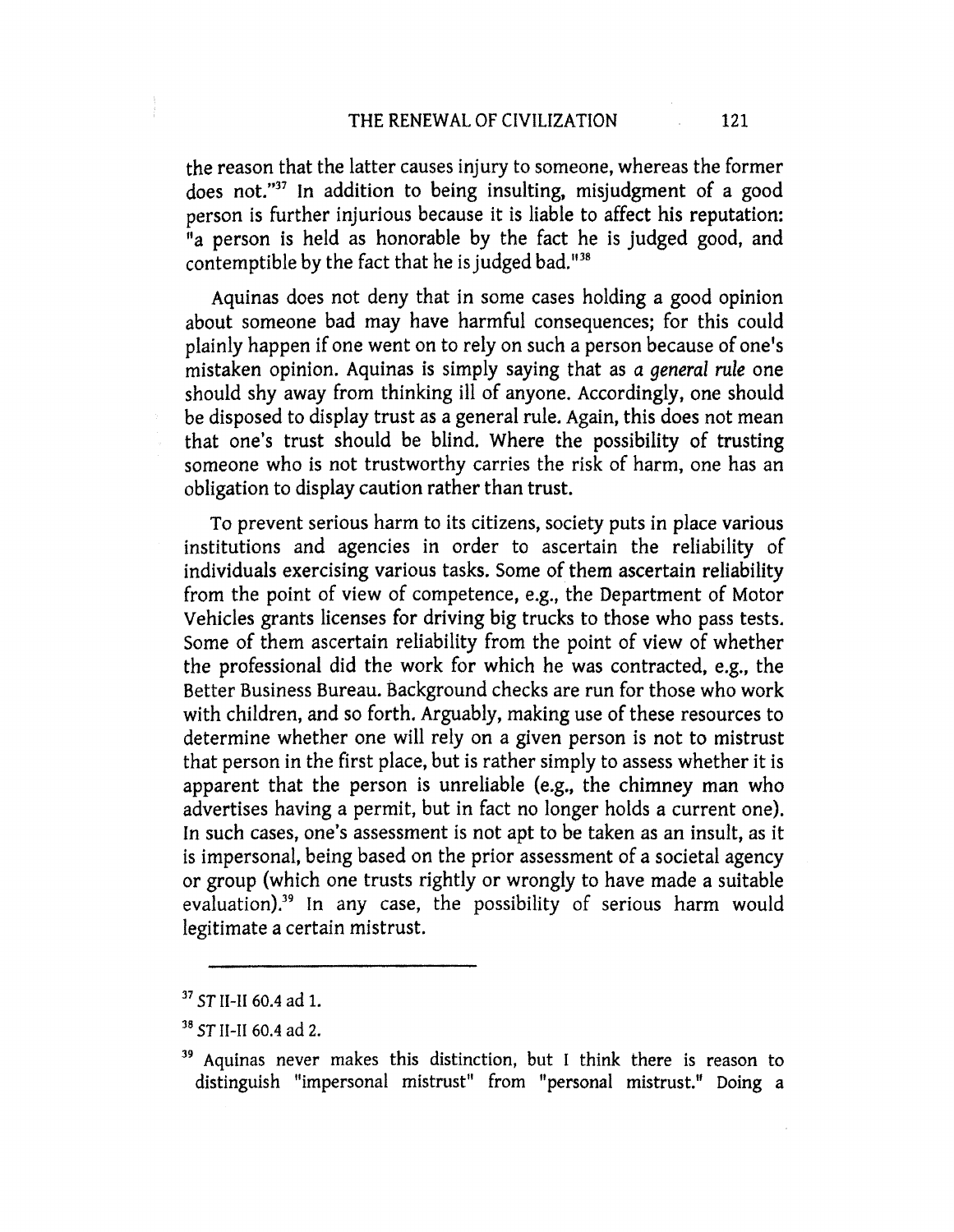One might object that Aquinas does not think that trust should be our default attitude on the grounds that he apparently regarded oaths to be legitimate due to many different causes.40 One requests an oath from someone whom one does not entirely trust.<sup>41</sup> However, Aquinas maintains that the situations in which one can legitimately require another to take an oath are limited to *"causa necessaria,"* such as in judicial proceedings.<sup>42</sup> There are times we really need to know that what the person is saying is true in order to avoid serious harm. As Aquinas puts it in the *Summa Theologiae,* oaths are like medicines, to be used only when really needed.<sup>43</sup>And while, according to the *reportatio*  of Petrus de Scala, Aquinas held that "it is licit to swear for many reasons," when one looks at the nine reasons that are given, all of them involve serious matters such as "restoring peace" and "putting

background check on a person applying for a job working with children would be an example of the former, whereas not trusting a fiancé that has never cheated on one would be an example of the latter. Impersonal mistrust is not of the sort that is damaging to society, as people ordinarily understand that it is necessary; those who take it as a personal insult are at fault for doing so.

- 40 According to the *reportatio* of Petrus de Scala in *Super Evangelium* S. *Matthaei,*  edited by P. Raphaelis Cai, O.P. (Rome: Marietti, 1951), ch. 5, lec. 8.
- <sup>41</sup>*ST* 11-11 89.5: "An oath is sought to alleviate some defect, namely, that by which one man mistrusts another." *Per accidens,* it might happen that the person in court who swears in witnesses is a dose friend of a person sworn in. See also *ST* 11-11 98.4 ad 1: "[the private individual] does not always know [whether] the person swears truly or falsely, but he sometimes may be in doubt about what actually happened and believe that the other person will swear truly, and then he demands an oath in order to have greater certitude."
- 42 See III *Sent.* d. 39, art. 5, q'la 2, solutio 2 arid ad 2.
- 43 See *ST* 11-11 89.5c and ad 3. *ST* II-II 89.5: "It ought to be said that that which is not sought except in order to remedy some defect is not numbered among those things which are to be desired per se, but among things which are necessary, as is manifest in the case of medicine, which is sought to remedy infirmity. An oath, however, is sought to remedy some defect, namely that by which one man instructs another."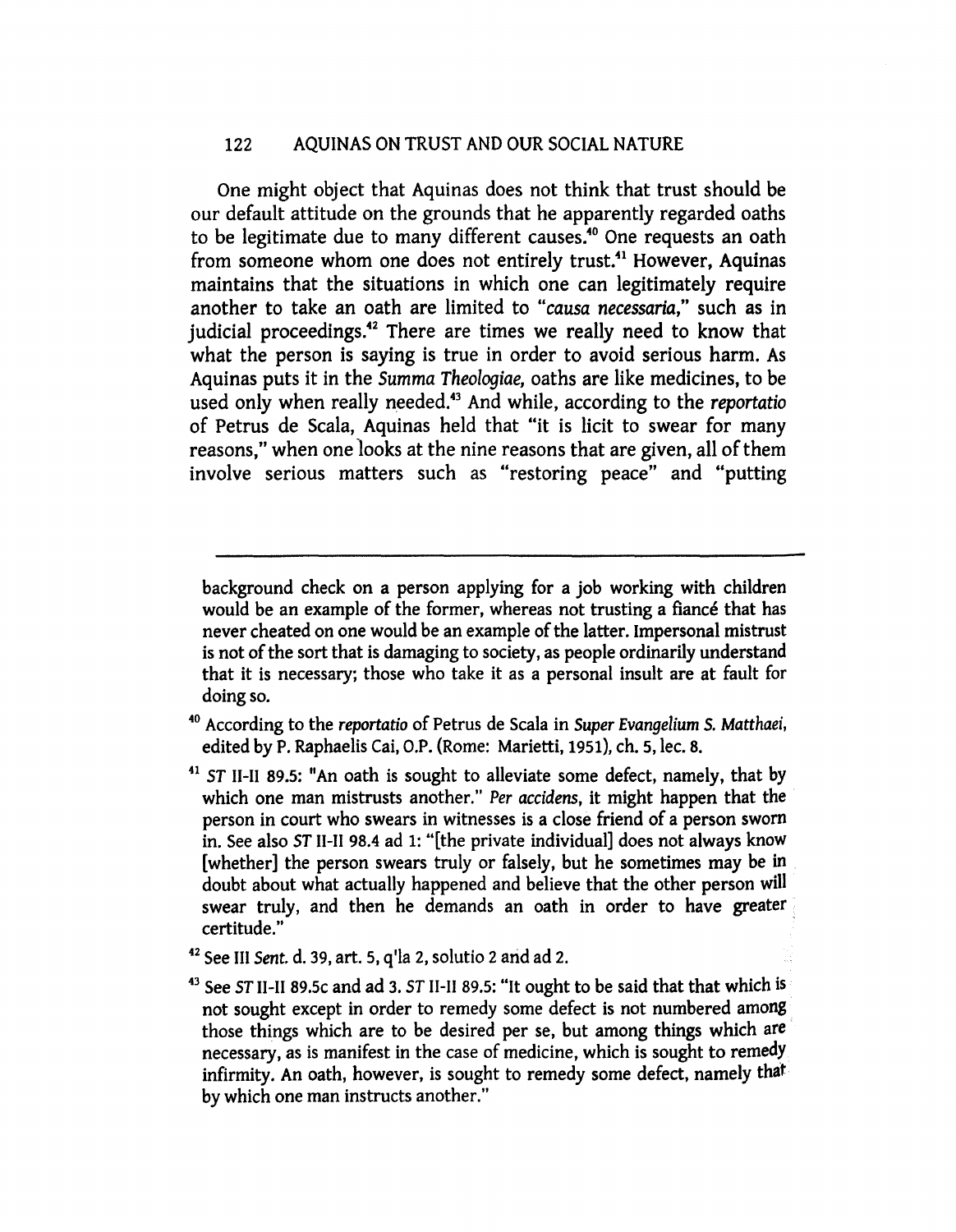calumny to rest in legal proceedings."44 This, of course, fits with what was said above about the need to show caution, and thus some degree of mistrust towards people when there is a risk of serious harm. It does not support the notion that our initial attitude towards others should generally be that of mistrust.

There are many situations in life where one risks little by trusting others without doing a background check or having extensive familiarity with them.<sup>45</sup> Maybe one's coworkers will eat the lunch one puts in the common fridge; maybe one's neighbors will fail to return tools one lent them; maybe the person one carpools with will not show up on time. But these are small prices to pay considering the reaction one's coworkers and neighbors would have if one treated them as if

 $45$  It is plain that the degree of trust we owe people varies with the situation. Some situations call for more caution than others. It is one thing to hire a gardener and another to hire a kindergarten teacher; one need not, and indeed ought not, trust a butcher like one trusts a bosom friend.

<sup>44</sup>See the *reportatio* of Petrus de Scala in *Super Evangelium 5. Matthaei,* , ch. 5, lee. 8, #536: "Whence, note that it is licit to swear for many causes. First, for confirming the truth to the incredulous; II Cor. 1, 18: 'By the faithful God, I swear that there was not in what we said to you yes and no' [context: people may have had doubts whether Paul had acted in their best interest]; secondly for restoring peace, as jacob swore to Laban (Gen. 31:53); thirdly, for contracting friendly ties (Gen. 26:28: 'The men of Gerar said to Isaac: "Let there be an oath between us"' [context: Isaac thinks that they hate him]); fourthly, for manifesting the truth: 'Testimony in the mouths of two or three witnesses sustains any charge' (Deut. 19:15); fifthly, for the preservation of fidelity: 'The elders of Israel came to the king, and he struck a treaty with them' (II Reg. 5:3); sixthly, for the recognition of obedience and subjection, as the men of Galaad to Jephtha [Judges 11:10]; seventhly, to respect the custom of the Church, as canons do [e.g., the sons of Israel swore to serve the Lord]. And these seven reasons are put forth for the sake of some good. There are two other reasons for the sake of removing evil, namely, for putting calumny to rest in legal proceedings: 'The end of all controversy is an oath for confirmation' (Heb. 6:16). The other reason is to purge infamy: 'When the cadaver of a killed man was found, and it was unknown who was guilty, the elders and the judges went out ... and said: "Our hands did not shed the blood here, nor did our eyes see it. Be favorable, Lord, to your people Israel whom you have redeemed" (Dt. 21:1)."'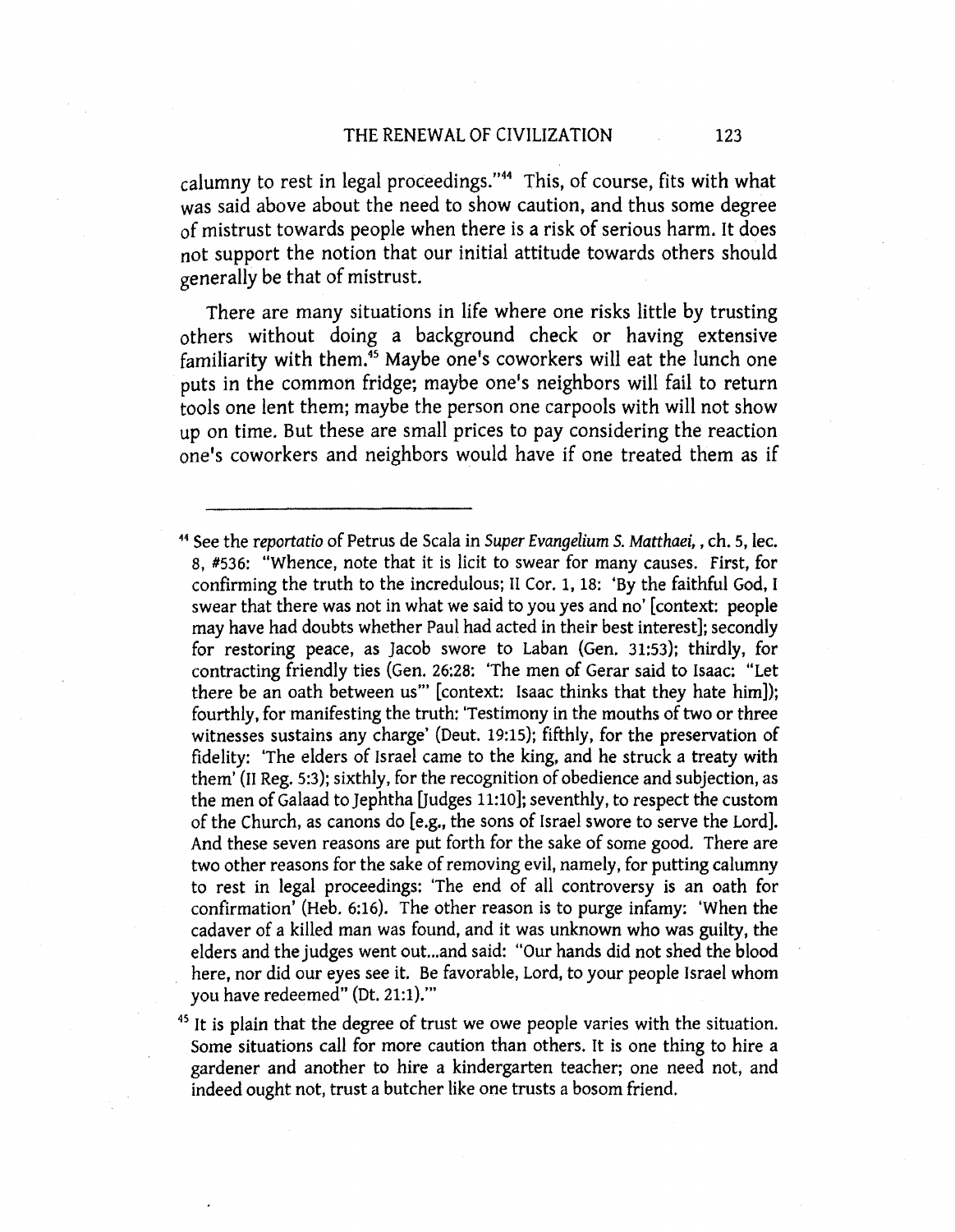they were unworthy of trust. They would be insulted and consequently would be liable to mistrust one in return.

We have seen that mistrust is detrimental to society, hampering collaboration and generating indignation on the part of those unfairly mistrusted. As just mentioned, to make matters worse, mistrust breeds mistrust. This is a further reason to be reticent to mistrust others. Aquinas speaks about how mistrust engenders mistrust when commenting on an incident recounted in John's gospel: "[S]ince he [Christ] knew that they trusted him imperfectly, he himself did not trust them.<sup>1146</sup> Aquinas does not elaborate on exactly why the mistrust of the people in question engendered mistrust on the part of Christ. However, Aquinas notes elsewhere that we often judge others according as we are ourselves.<sup>47</sup> A person who is mistrusted for no reason is led to wonder whether the other's mistrust is not due to the other's lack of trustworthiness.48 Also, we generally do not trust those who harm us, and so others' unjustified mistrust of us leads us not to trust them.

In conclusion, Aquinas does not think that most people are virtuous, and he is fully aware that everyone is fallible, even the virtuous, and

 $46$  In Io #421.

<sup>&</sup>lt;sup>47</sup> See In Io #1818. See also In Io #2399: "[I]t often happens that people think the same things [to be true] about others which they themselves suffer from."

<sup>48</sup>Although I could not fmd any place where Aquinas affirms it, I think that it is evident that trust breeds trust. We perceive people who trust us to be trustworthy themselves, and we also perceive them as paying us the compliment of regarding us as trustworthy. Lack of trust, on the other hand, tends to incline the mistrusted party toward becoming untrustworthy. It is a commonplace that people live up to the expectation one has of them. A child or young person who is mistrusted to do the right thing, despite possessing , sufficient judgment and character to do so, is tempted to adopt the attitude, "my parents already think badly of me, so I might as well do the bad things they think I'm liable to do if it were not for their watchful eye." This fits with Aquinas's observation that "a person will abstain from sins many times for the sake of preserving his reputation. And therefore when someone sees that he has already lost his reputation he gravitates towards sinning for no good reason..." (De Correctione Fraterna, in Quaestiones Disputatae, vol. 2, edited by P. Bazzi [Turin: Marietti, 1965], q. unicus, a. 2).